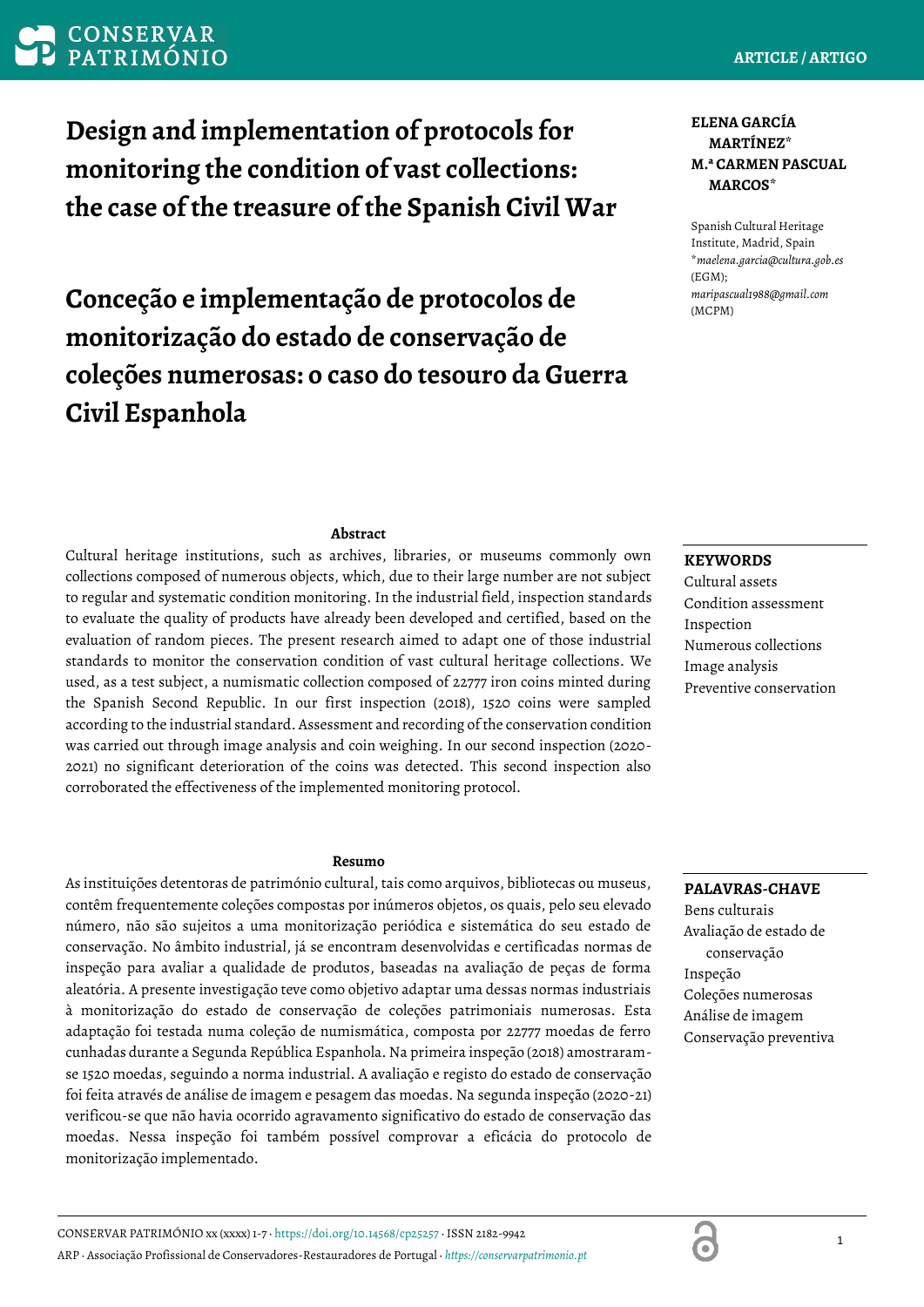## **Introduction**

The Spanish Cultural Heritage Institute (from now on IPCE) [\[1\]](#page-5-0) keeps a collection known as the Archive of the Civil War. An objective of the institution is to design a preventive conservation strategy based on sustainable working methods. In this context, a maintenance program of the Civil War Treasure has been conceived. This program includes the protocol dedicated to the monitoring and the control of numerous collections exposed in this article.

Preventive conservation methodologies are in constant review. In this context, it is essential to underline the work carried out by the Network of European Royal Residences within the framework of the project European Protocol in Preventive Conservation [\[2\]](#page-5-1). Their experience included the difficulty of heterogeneous collections, dispersed in vast spaces such as palaces. The methodology they chose has similarities with the one shown in this paper. It involved the definition of lots of items, zoning spaces where necessary, and sampling of the items using pre-selected deterioration indicators [\[3\]](#page-5-2).

The maintenance program of the Treasure of the Civil War includes two specific protocols. The first one, entitled "Monitoring and Control of Biodeterioration", is designed for the early detection of biodeterioration of organic items, based on the use of different biosensors [\[4\]](#page-5-3).

The second protocol, presented in this paper, is named "Monitoring and Control of Vast Collections of Movable Assets". Its objective is to design a strategy that consists of a statistical sampling that will allow a reliable registration of the conservation state of vast collections, in this particular case of a numismatic collection. The protocol consists of two phases: firstly, a random sampling is carried out by following the indications of a UNE-ISO standard for the industrial field [\[5-](#page-5-4) 7]; secondly, the samples are registered by scanning and processing the images.

The program started in 2017 with a first inspection in 2018. The second inspection was carried away during December 2020 and January 2021. The aim was to have a global vision of the condition state of the collection by using straightforward tools. This evaluation would help to identify alterations and prioritise actions to limit interventive restoration procedures. This paper shows a reproducible and transferable method that aims to be helpful to other institutions dedicated to the care of cultural heritage collections.

# <span id="page-1-0"></span>**Materials and methods**

#### **Description and conservation state of the Treasure**

The Spanish Civil War Archive (July 1936-April 1939) arises from the effort made by different organisations entrusted with the care of Spanish cultural heritage on both sides of the armed conflict. It is composed of an enormous amount of documentation and a photographic archive, in addition to the objects contained in a big wooden chest, appointed as Treasure because of the existence of an extensive numismatic collection.

The relevance of the Treasure collection is due to its warlike nature. It contains documentation of the 26th Mixed Brigade military unit of the Somosierra war front, which belonged to the Spanish Republican Army, including soldiers' wages that never got to their destination.

In the bottom of the wooden chest, three hemp sacs contained over 22777 five-cent Republic coins [\(Figure 1\)](#page-1-0), probably preserved until our days due to the low profitability of iron. The coins were minted by the Spanish Mint and installed next to Castellón due to the advance of the National Army [\[8\]](#page-5-5).

The rest of the space in the chest contained three smaller trunks with 633 "cardboard coins" with the post stamp and over 2000 banknotes of the Republic [\[9\]](#page-5-6), as well as other items, such as brass badges, a pair of boots and two flags (one Spanish and another one from the Falange).

In terms of conservation condition, the banknotes showed signs of usage (e.g., rips, tears, folds) and some repairs made with adhesive tape and other everyday use elements (e.g., Sellotape). The five-cent coins, on the other hand, were still inside the sacks from the Spanish Mint and had the original



Figure 1. Bottom of the wooden chest with the original sacks of the Spanish Mint and Stamp with the coins of five-cent of iron.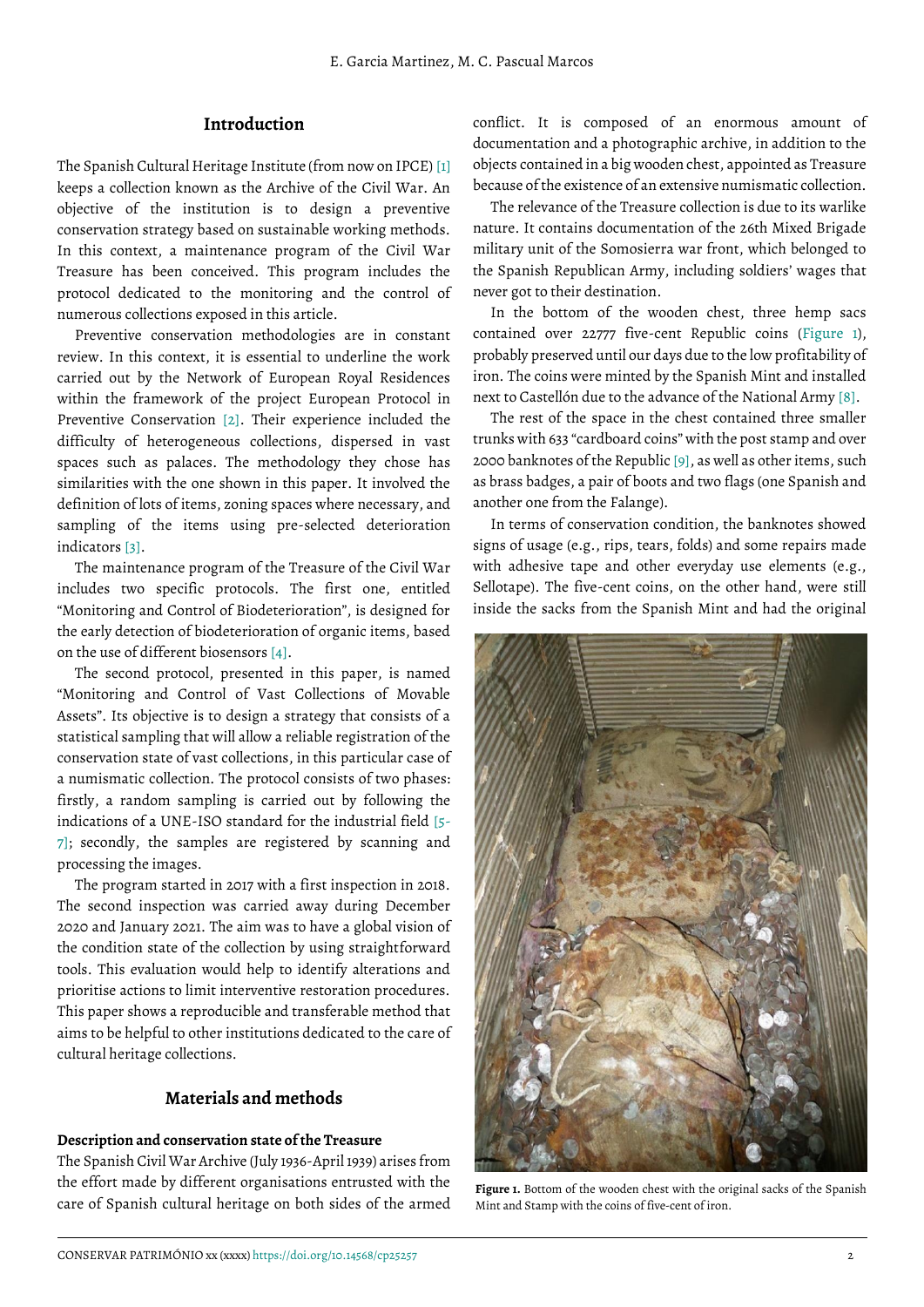stamping on, so they were never under circulation [\(Figure 1\)](#page-1-0). The coins, despite not having been in circulation, showed active corrosion.

Besides frequent usage, other factors were contributing to the deterioration of the items, such as inadequate manipulations, precarious packages, and at least one flooding that affected the bottom one-third part of the chest. This event was the main cause of deterioration in the collection, as can be inferred from the stains derived from biological attack on organic objects, or from the corrosion observed on metallic objects.

During 2013, interventions were conducted to curb the active deterioration processes on the collection [\[10-](#page-5-7)11]. The treatments, applied massively, consisted on the removal of the excess moisture and stabilisation of the organic items' biodeterioration via anoxia. Afterwards, specific conservationfit packaging was made to store the objects. Currently, the Treasure is stored at the deposits of IPCE, under monitored conditions [\[12\]](#page-5-8) within adequate stability parameters.

The maintenance program and the design of the mentioned protocols started only after the collection was placed under stable conditions, and after mitigating the deterioration suffered during the war and the inadequate storage.

#### **Inspection protocol**

The protocol for the inspection of numismatic collections was adapted from a previous publication [\[13\]](#page-5-9) and consisted of a sampling method, followed by inspection, using an international standard (UNE) from the industrial field [\[5-](#page-5-4)7]. This international standard was easy to apply thanks to the fact that the collection consists of objects manufactured in series, although this condition is not essential. The standard regulates an evaluation system to manage the quality of a product. The evaluation consists of the inspection of random pieces to

eliminate defective products during the manufacturing process.

Firstly, a division into lots of the set of objects needs to be performed. A pre-established percentage of items has to be extracted randomly from each lot. The selection of this percentage is what is called the "limiting quality" that is to say; the higher the limiting quality accepted by the client, the higher is the risk assumed by the client, so the sampling has fewer requirements. Hereafter, inspection by attributes is established. By using this inspection, items are defined as conforming or non-conforming with regards to a specified condition.

Coin inspection started by establishing lots. Since the 2013 intervention, coins are clustered according to their conservation state. They are packed in 19 bags containing 1250 coins each (except for the last bag). We considered as a 'lot' each one of the 19 bags.

The selection of the volume of the sample is decisive for accomplishing the objectives and is directly related to time and human resources. In our case, we have established a limit quality of eight, so, according to the norm, we must scan 80 units for our interval. This value is defined in a table included in the standard [\(Table 1\)](#page-2-0).

Sample coins were randomly taken out from the lots, divided into four smaller groups of twenty units, chosen at random and introduced together in a polyamide mesh bag. Every coin was marked on the rim. Then, the groups were placed in contact with the rest of the coins to ensure identical environmental conditions [\(Figure 2\)](#page-3-0).

The transposition of the international standard to our case consisted in establishing an alteration indicator as an attribute. This indicator is selected according to its representativeness, easily recognisable, responsive to the environmental changes, and, finally, measurable, allowing an easy measurement with scientific validity. The chosen

<span id="page-2-0"></span>**Table 1.** Determining the number of units to sample, following the international standard UNE-ISO 2859-2 (2014) [\[6\]](#page-5-10). The limit quality and respective lot size established in this study are in bold.

|              | Quality limit % |     |         |     |      |     |     |      |     |    |
|--------------|-----------------|-----|---------|-----|------|-----|-----|------|-----|----|
| Lot size     | 0.5             | O.8 | 1.25    | 2.0 | 3.15 | 5.0 | 8.0 | 12.5 | 20  | 32 |
| $51 - 90$    | →               | →   | 90      | 50  | 44   | 34  | 24  | 16   | 10  | 8  |
| 91-150       | →               | 150 | 90      | 80  | 55   | 38  | 26  | 18   | 13  | 13 |
| 151-280      | 200             | 170 | 130     | 95  | 65   | 42  | 28  | 20   | 2O  | 13 |
| $281 - 500$  | 280             | 220 | 155     | 105 | 80   | 50  | 32  | 32   | 20  | 20 |
| 501-1200     | 380             | 255 | 170<br> | 125 | 125  | 80  | 50  | 32   | 32  | 32 |
| 1201-3200    | 430             | 280 | 200     | 200 | 125  | 125 | 80  | 50   | 50  | 50 |
| 3201-10000   | 450             | 315 | 315     | 200 | 200  | 200 | 126 | 80   | 80  | 80 |
| 10001-35000  | 500             | 500 | 315     | 315 | 315  | 315 | 200 | 125  | 125 | 80 |
| 35001-150000 | 800             | 500 | 500     | 500 | 500  | 500 | 315 | 200  | 125 | 80 |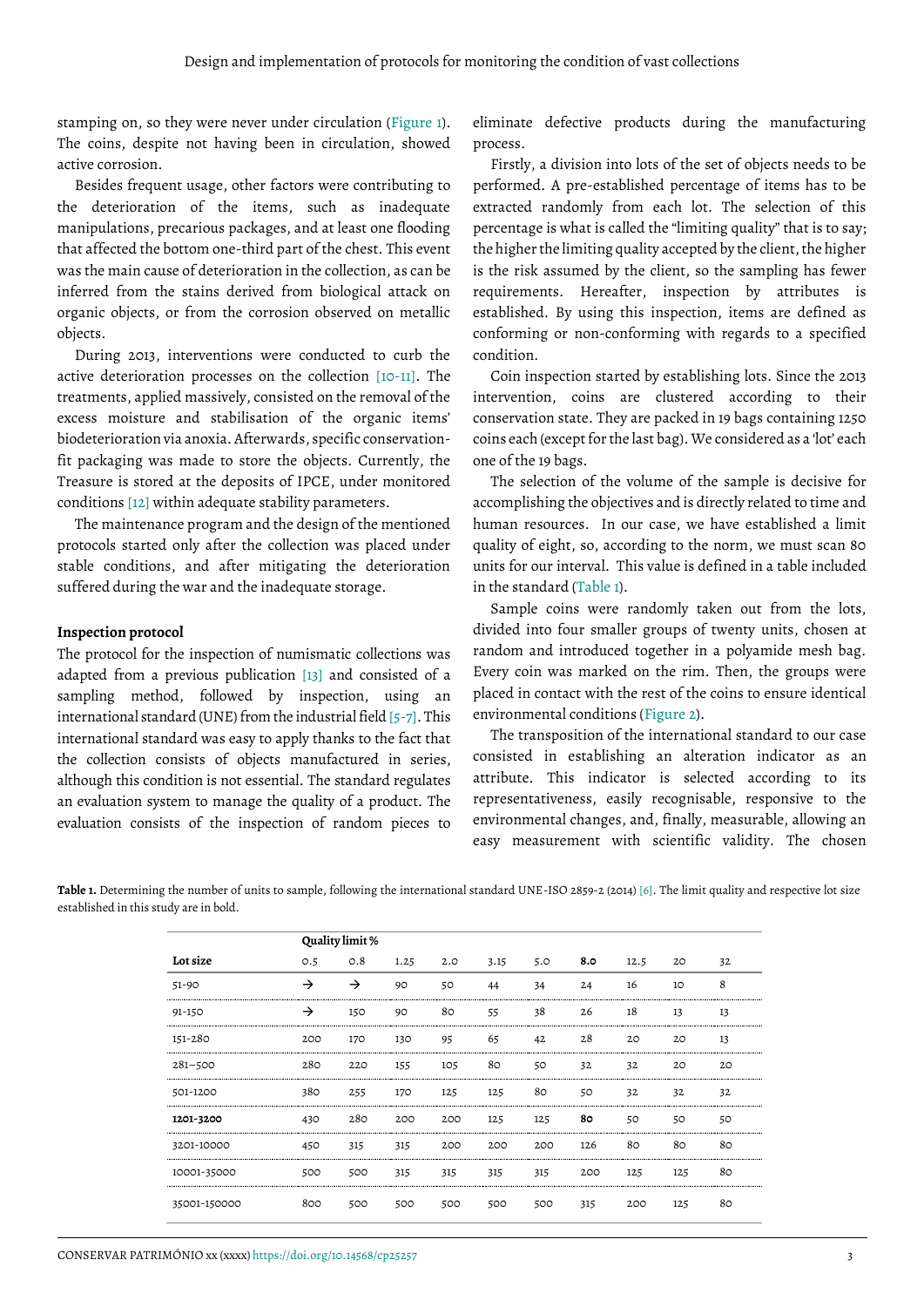

**Figure 2.** Coin lots with sample coins in mesh bags.

<span id="page-3-0"></span>indicator was "corrosion", as all the coins had a grey metallic surface finish that makes the colour and the texture of iron corrosion distinguishable.

#### **Registration and calculation**

The strategy to document the conservation state of the sample coins, which would serve as a reference in further revisions, consisted of scanning both sides of these coins. The scanner used was an Epson Perfection V500 Photo R and the scan parameters were 300 ppi resolution and 48-bit colour [\(Figure 3\)](#page-3-1).

The option of 20 coin lots for each scanning, with a 300 ppi resolution, results in an adequate detail level for the forward revisions. In addition, 20 coins of 5 cents sum up 1 peseta, nostalgia of times before euro. To reach the methodology described hereafter, tests were performed using the images of the coins.



**Figure 3.** Process of scanning the sample coins.

<span id="page-3-1"></span>Over the image obtained by scanning, a map of the corrosion is drawn using the program Adobe Photoshop CS4. To achieve the map, the brightness is increased to +50 and then a selective correction of -100 is applied to all colours except red, which is adjusted to +100. To finish the map, a 238 threshold is applied to the resulting image, which allows viewing in black all the pixels that supposedly indicate corrosion.

The red/brown colour changes are determined by measuring the number of black pixels in the grey colour using the average filter. This way, the grey balance is obtained. The bulk of the amount of white, expressed in numbers, is obtained using the eyedropper tool and is used as an index of the corrosion observed [\(Figure 4\)](#page-3-2). These operations can be performed automatically by the program.

The designed protocol foresees an alarm threshold, which indicates the necessity of adopting corrective actions to ensure the conservation stability of the collection. The reference

<span id="page-3-2"></span>

**Figure 4.** Reverse side of coins sampled from lot 16\_1: *a)* scanned image with tiff format and 31.3 MB size; *b)* corrosion mapping obtained through Photoshop CS4 software.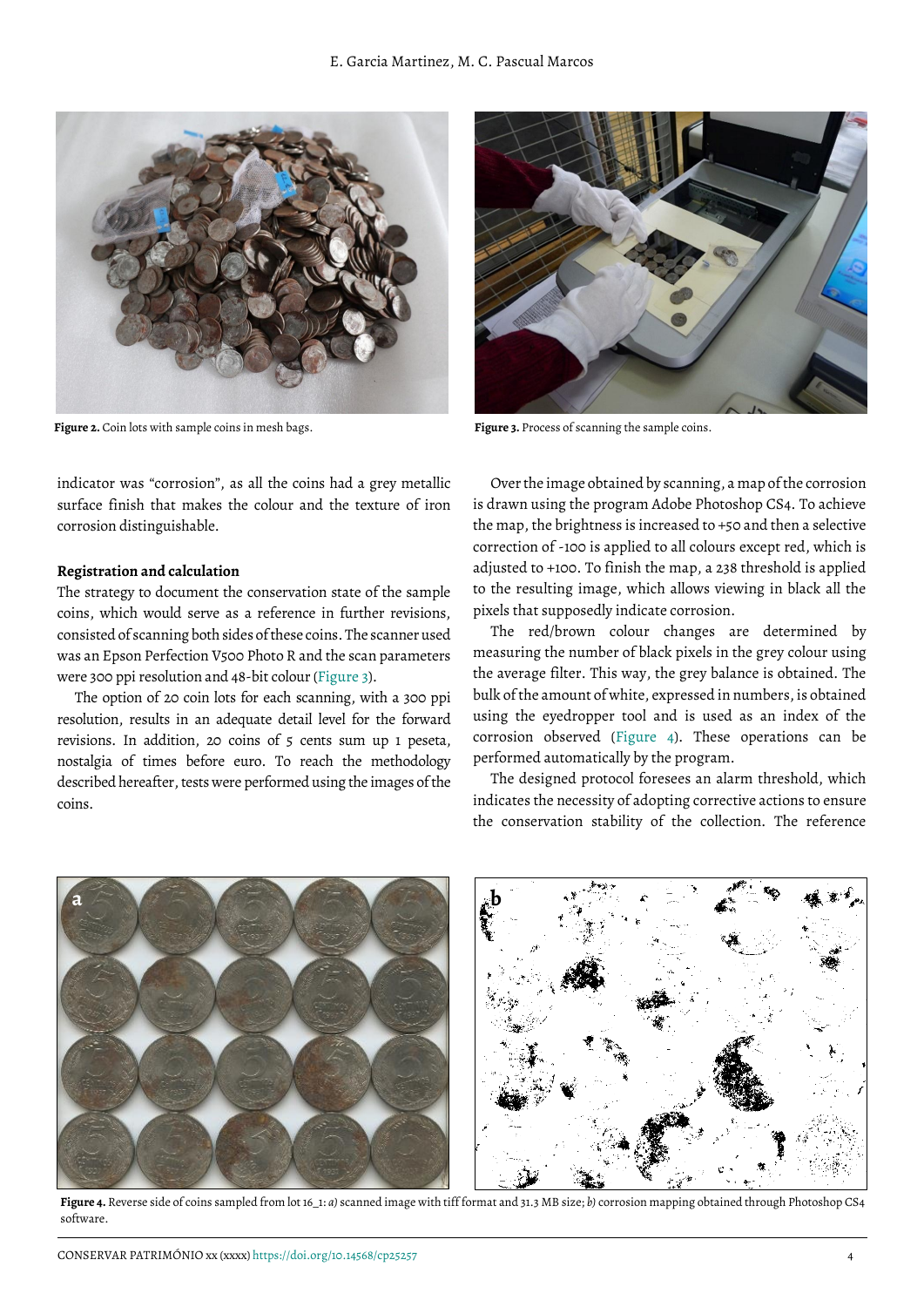

**Figure 5.** Weighting process of a sample.

<span id="page-4-0"></span>

With cultural heritage objects, risk should always be kept to a minimum, so an alarm was developed based on the grey balance index. To estimate the grey balance index, scanning tests were made to identify when the increase of the corrosion resulted in a reduction of the percentage of the white colour of the image. According to these previous tests, a decrease of white colour equal to or greater than 3% compared to the former measurement corresponded to increased corrosion, and so, a 3% limit was determined as the alarm threshold for the collection.

Additionally, the twenty-coin sample bags were weighed [\(Figure 5\)](#page-4-0) to obtain another indicative parameter of the increased surface corrosion. It is understood that the variation in weight indicates a change in the state of conservation [\[14-](#page-6-0)15]. The weighing was carried out in 2018 with the implementation of the protocol. However, it was not necessary to repeat this process in the following revision, since this procedure is only to be performed if during the revisions the image scan exceeds the accepted limit of white percentage variation.

## **Results and Discussion**

An example of the results obtained with image analysis is shown in [Figure 6,](#page-4-1) representative of what happened in the rest of the sample coins. The variations in the percentage of whites at both inspections (2018 and 2020-21) were always under 2%, which do not correspond to significant increased corrosion, according to our previous tests.

Based on the results obtained in 2018 (below our 3% accepted limit) and following the rules for the changes of inspection that the standard establishes, in the inspection made in 2021 the fourth bag from each lot [\(Figure 6,](#page-4-1) bars 4A and 4R) was not scanned, and the weighting procedure was skipped. The reduction in the number of scanned sample coins and



<span id="page-4-1"></span>Figure 6. Results of the grey balance of the obverse and reverse of the coins in the four sampling bags of lot 17, done in 2018 and 2021 (sample bag 4 only in 2018).

elimination of the weighing step in 2020-21 decreased considerably the time employed in the inspection.

Bag number four was still stored in the same conditions as the rest of the coins, so that, if we know a better form of inspection in the future, we will be able to check that group without altering the rest of the protocol. This bag will be weighed every two revisions as a guaranty measure of the protocol operation.

In addition to carrying out the explained protocol, it was visually verified that the coins had not undergone any change in the increase in the corrosion surface, compared to the images scanned in 2018. The stability in their state of conservation is most probably due to the low relative humidity levels verified on the IPCE warehouse [\(Figure 7\)](#page-5-11). The climatic conditions of this warehouse are measured by an automatic sensor that provides continuous values (1 measure / hour) of temperature (T) and relative humidity (RH). This sensor is located in a zone that is representative of the climatic conditions of the warehouse. Through the data obtained by the room measuring device and the T and RH graphs made with these data, it can be pointed out that the environmental conditions of the context in which the pieces are found are quite stable and continuous over time. There are no fluctuations or sudden changes in the conditions that could be a determining factor for alterations in its state of conservation [\(Figure 7\)](#page-5-11).

#### **Conclusion**

While scheduled maintenance is considered an essential procedure for built heritage conservation, it is not so for movable cultural objects. Nevertheless, the difficulty to conserve vast collections and the need for monitoring, make revision and control operations indispensable.

In this paper we describe how the condition of large collections can be efficiently assessed by adapting a protocol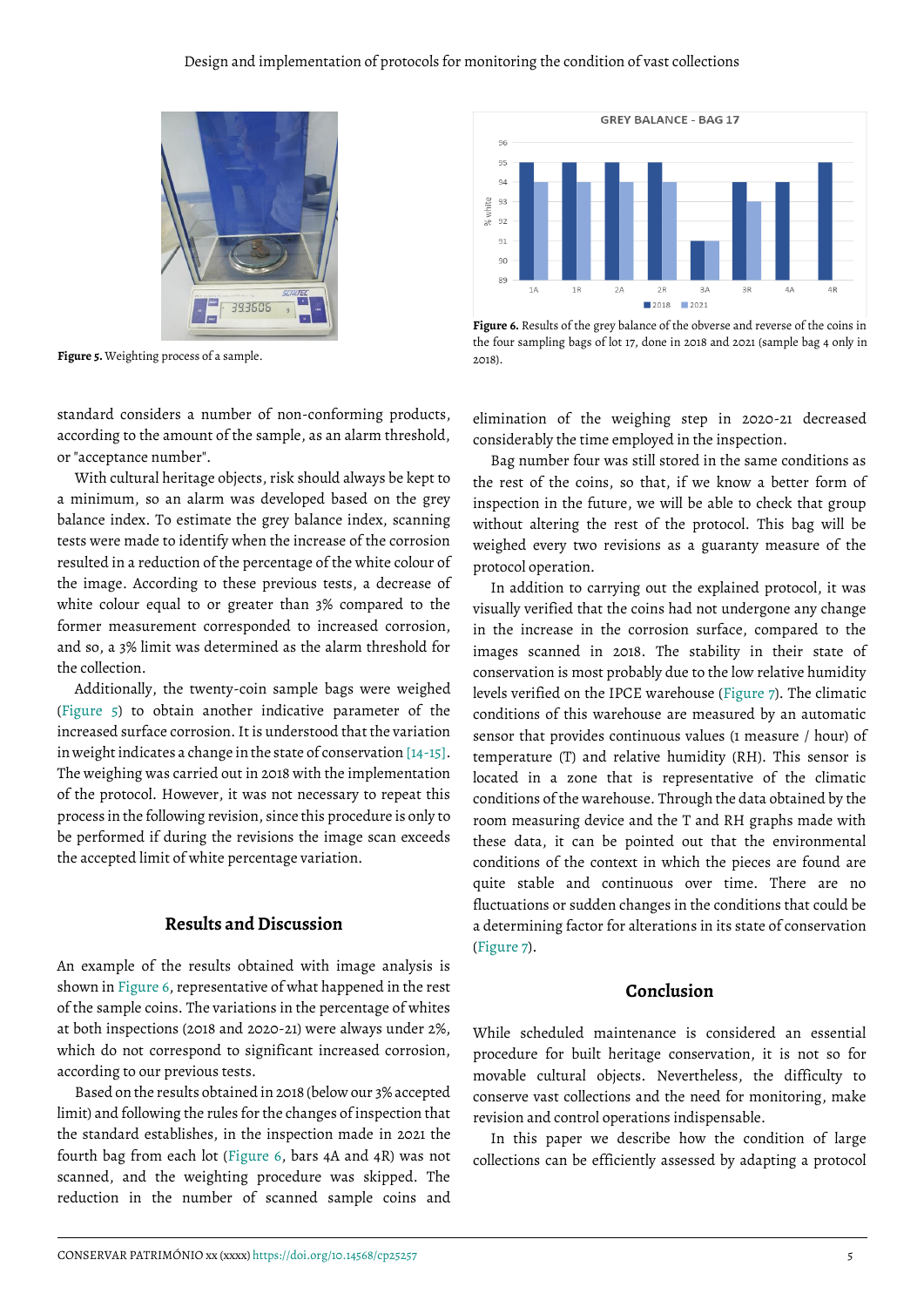

<span id="page-5-11"></span>**Figure 7.** Comparison of the temperature and RH parameters of the warehouse in the years 2018 and 2020. (Source: Departamento de Conservación Preventiva. IPCE).

that is used in the industrial field to statistically evaluate the quality of products.

For the application of the condition assessment protocol here described, the choice of an appropriate indicator and sampling strategy is of great importance and needs to be determined after a risk assessment. Indicators reflect pathologies that appear after modifying environmental parameters and have to be selected according to their representativity in the collection. In the same way, sampling needs to be statistically sufficient and located in vulnerable areas.

The method explained in this article is instrumentally simple and flexible and could be applied to access the condition of other collections, as long as they allow a bidimensional scanning with a high contrast of the attribute, e.g., glass photographic plates.

#### **Acknowledgements**

Authors want to thank their colleagues, especially Alexander Gaztañaga, Daniel Duran, Soledad Díaz, and Isabel Sousa for their help. And Ioanna Ruiz de Torres Moustaka, who has translated this article.

#### **REFERENCES**

<span id="page-5-0"></span>1. *Instituto del Patrimonio Cultural de España*, Ministerio de Cultura y Deporte - Gobierno de España,

http://www.ipce.culturaydeporte.gob.es (accessed 2019-04-01).

- <span id="page-5-1"></span>2. 'EPICO: European Protocol in Preventice Conservation', in *European Royal residences*, [http://www](http://www.europeanroyalresidences.eu/epico) [.europeanroyalresidences.eu/epico](http://www.europeanroyalresidences.eu/epico) (accessed 2019-04-01).
- <span id="page-5-2"></span>3. Forleo, D.; Francaviglia, N., 'Conservation Assessment of Historic House Collections: Testing Different Statistical Methods' Studies in Conservation, 63:sup1, 76-80, [https://doi.org/10.1080/00393630.2018.1504519.](https://doi.org/10.1080/00393630.2018.1504519)
- <span id="page-5-3"></span>4. Gaztañaga, A.; Sousa, I.; Pascual, M.C.; García, E., 'Control y seguimiento mediante biosensores del riesgo de biodeterioro del Tesoro de la Guerra Civil del IPCE', in *Actas VI Congreso GEIIC 20- 22*, Grupo Español del IIC, Vitoria-Gasteiz, Spain (2018) 236-245.
- <span id="page-5-4"></span>5. Asociación Española de Normalización, *UNE-ISO 2859-1:2012 Procedimientos de muestreo para la inspección por atributos. Parte 1: Planes de muestreo para las inspecciones de lotes independientes, tabulados según el límite de calidad de aceptación (LCA)* (2014).
- <span id="page-5-10"></span>6. Asociación Española de Normalización, *UNE-ISO 2859-2:2012 Procedimientos de muestreo para la inspección por atributos. Parte 2: Planes de muestreo para las inspecciones de lotes independientes, tabulados según la calidad limite (CL)* (2014).
- 7. International Organization for Standardization, *ISO 2859-2:2020 (en) Sampling procedures for inspection by attributes - Part 2: Sampling plans indexed by limiting quality (LQ) for isolated lot inspection* (2020).
- <span id="page-5-5"></span>8. García Gandía, J.R., *Guerra y moneda: la fábrica nacional de moneda y timbre en Aspe*. Ayuntamiento de Aspe, Aspe, Spain (2012).
- <span id="page-5-6"></span>9. Encinas I.; López M.., 'La FNMT durante la Guerra Civil', in *Cien años de Historia. Fabrica Nacional de Moneda y Timbre,* Museo Casa de la Moeda, Fabrica Nacional de Moneda y Timbre, Madrid, Spain, (1994) 96.
- <span id="page-5-7"></span>10. Díaz, S.; García, E (Coord), *Criterios de intervención en materiales metálicos - Proyecto COREMANS*, Instituto del Patrimonio Cultura de España, Ministerio de Cultura y Deporte, Spain (2015), [https://pt.calameo.com/read](https://pt.calameo.com/read/000075335016ff07df07c)

[/000075335016ff07df07c](https://pt.calameo.com/read/000075335016ff07df07c) (accessed 2022-03-15).

- 11. Alet Restauracion S.L., 'Memoria de Conservación Preventiva de un conjunto de bienes del Archivo de la Guerra depositados en el Almacén de Bienes Culturales del IPCE de la empresa Alet Restauracion S.L.', report, Alet Restauracion S.L., Madrid (2013).
- <span id="page-5-8"></span>12. Herráez, J. A.; Enríquez de Salamanca, G.; Pastor Arenas, M.ª J.; Gil Muñoz, T., *Manual de seguimiento y análisis de condiciones ambientales*, Instituto del Patrimonio Cultural de España, Ministerio de Educación, Cultura y Deporte, Madrid, Spain (2014)[, https://www.culturaydeporte.gob.es/planes-nacionales](https://www.culturaydeporte.gob.es/planes-nacionales/dam/jcr:3312b805-4c20-46b6-a897-71cead432bf7/manual-condiciones-amb-2018.pdf) [/dam/jcr:3312b805-4c20-46b6-a897-71cead432bf7/manual](https://www.culturaydeporte.gob.es/planes-nacionales/dam/jcr:3312b805-4c20-46b6-a897-71cead432bf7/manual-condiciones-amb-2018.pdf)[condiciones-amb-2018.pdf](https://www.culturaydeporte.gob.es/planes-nacionales/dam/jcr:3312b805-4c20-46b6-a897-71cead432bf7/manual-condiciones-amb-2018.pdf) (accessed 2022-03-15).
- <span id="page-5-9"></span>13. García, E.; Sousa, I.; Pascual, M.C., 'Protocolos de seguimiento de conservación preventiva. Tesoro de la Guerra Civil', in *Congreso Patrimonio Cultural, Guerra Civil y Posguerra*, coord. Arturo Colorado Castellary, Madrid, Spain (2018) 187-210.